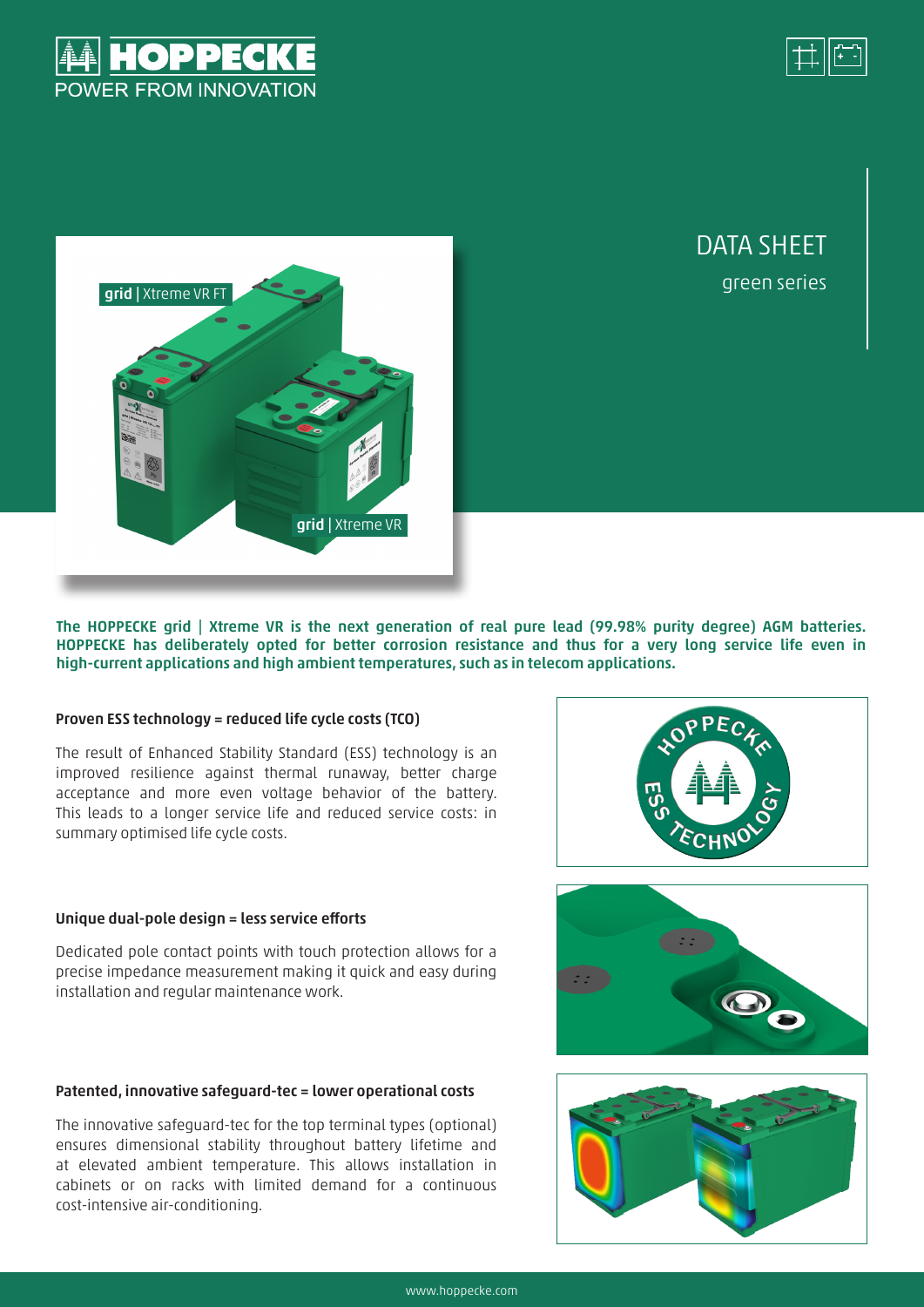





# Construction

- � High Performance Pure Lead grid electrodes for very good corrosion resistance also under elevated operating temperature
- **Active mass is designed for high discharge** performance with good cyclability at the same time
- � High-quality and low resistance microporous glass fibre separators combined with ESS technology ensures optimum charge carrier exchange and improves a long-term stability
- **· Fully isolated HOPPECKE connector system**
- � Innovative plastic-overmolded dual-pole design with an access for impedance measurements
- $\blacksquare$  100% tested self-regulating pressure relief valve per cell to prevent interaction between cells of a block with backfire inhibiting for increased operational safety
- **UL94 V-0** rated flame retardant ABS-PC material (halogen-free) - high heat, shock and vibration resistant
- **· 15 years** design life



# Installation & Operation

- � Suitable for standby parallel operation as well as partial cyclic applications
- � Vertical as well as horizontal installation on racks, in battery cabinets or in the grid | XtremeStack due to the robust folding handles integrated in the lid for easy assembly
- **FT: real front terminals** for an ease of installation and maintenance – no additional connectors needed
- **·** TT: safeguard-tec optional available improves the overall performance significantly
- � Recommended charge float voltage: 2,285 Vpc @ 20°C (68°F) / 2,270 Vpc @ 25°C (77°F)
- � Wide operating temperature range from -31°F to +122°F
- **· Storage time** extended up to 2 years for maximum project deployment flexibility
- � Reduced maintenance: no refilling of distilled water is required



- � Designed to be compliant with international standard IEC 60896-21/22
- � Usage in applications where longest life and highest reliability are required. Therefore, classified as "Very Long Life" (>12 years) according to Eurobat Guide 2015
- **· UL recognized component**
- � UL94 V-0 rated flame retardant ABS-PC material (halogen-free)
- � Classified as non-spillable battery and approved as non-hazardous cargo for land, sea and air transportation in accordance with the requirements of ADR / RID, IMDG and IATA
- � Exclusively manufactured in HOPPECKE certified production facilities in accordance with ISO 9001, ISO 14001, ISO 50001 and ISO 45001

# Type overview grid | Xtreme VR

#### Capacity, dimensions and weights



| <b>Type</b>               | $C_{10}/1,8$ Vpc<br>@20 $^{\circ}$ C (68 $^{\circ}$ F) | $C_{\rm o}/1,75$ Vpc<br>@25°C (77°F) | $P_{15 min} / 1,6 Vpc$<br>$@25^{\circ}$ C (77°F) | $P_{5 min}/1,6 Vpc$<br>$@25^{\circ}C(77^{\circ}F)$ | Length L* | Width W*  | <b>Height H</b> | Weight             | Terminal       | Fig. |
|---------------------------|--------------------------------------------------------|--------------------------------------|--------------------------------------------------|----------------------------------------------------|-----------|-----------|-----------------|--------------------|----------------|------|
| $grid$   Xtreme VR 122700 | 81 Ah                                                  | 83 Ah                                | 346 Wpc                                          | 636 Wpc                                            | 10.00 in  | $6.85$ in | 9.17 in         | $\sim$ 55.56 lbs   | M8             | А    |
| $grid$   Xtreme VR 123600 | 108 Ah                                                 | 111 Ah                               | 462 Wpc                                          | 848 Wpc                                            | 12.60 in  | $6.85$ in | 9.17 in         | $~\sim$ 73.63 lbs  | M <sub>8</sub> | A    |
| $grid$   Xtreme VR 124400 | 155 Ah                                                 | 161 Ah                               | 580 Wpc                                          | 1011 Wpc                                           | 14.13 in  | $6.85$ in | $11.14$ in      | $~\sim$ 100.75 lbs | M8             | А    |
| grid   Xtreme VR 125100   | 175 Ah                                                 | 182 Ah                               | 657 Wpc                                          | 1207 Wpc                                           | 19.61 in  | $6.85$ in | 9.17 in         | $\sim$ 111.11 lbs  | M <sub>8</sub> | A    |

\*) +3 mm length (L1) and +5 mm width (W1) using optional safeguard-tec



| <b>Type</b>                | $C_{10}/1,8$ Vpc<br>@20°C (68°F) | $C_{\rm o}/1,75$ Vpc<br>$@25^{\circ}$ C (77°F) | $C_{2}/1,7$ Vpc<br>$@25^{\circ}C(77^{\circ}F)$ | $C_1/1$ , 7 Vpc<br>$@25^{\circ}C(77^{\circ}F)$ | Length L | Width W   | <b>Height H</b> | Weight            | Terminal | Fig. |
|----------------------------|----------------------------------|------------------------------------------------|------------------------------------------------|------------------------------------------------|----------|-----------|-----------------|-------------------|----------|------|
| grid   Xtreme VR 121000 FT | 100 Ah                           | 105 Ah                                         | 96 Ah                                          | 81 Ah                                          | 22.17 in | 4.92 in   | 7.87 in         | $~\sim$ 73.85 lbs | M8       | B    |
| grid   Xtreme VR 121500 FT | 153 Ah                           | 160 Ah                                         | 147 Ah                                         | 124 Ah                                         | 22.17 in | $4.33$ in | 12.09 in        | $~108.47$ lbs     | M8       | B    |
| grid   Xtreme VR 121800 FT | 182 Ah                           | 190 Ah                                         | 175 Ah                                         | 147 Ah                                         | 22.17 in | 4.92 in   | 12.09 in        | $~126.10$ lbs     | M8       | B    |
| grid   Xtreme VR 122000 FT | 195 Ah                           | 204 Ah                                         | 188 Ah                                         | 157 Ah                                         | 22.17 in | 4.92 in   | 12.68 in        | $~132.28$ lbs     | M8       | B    |